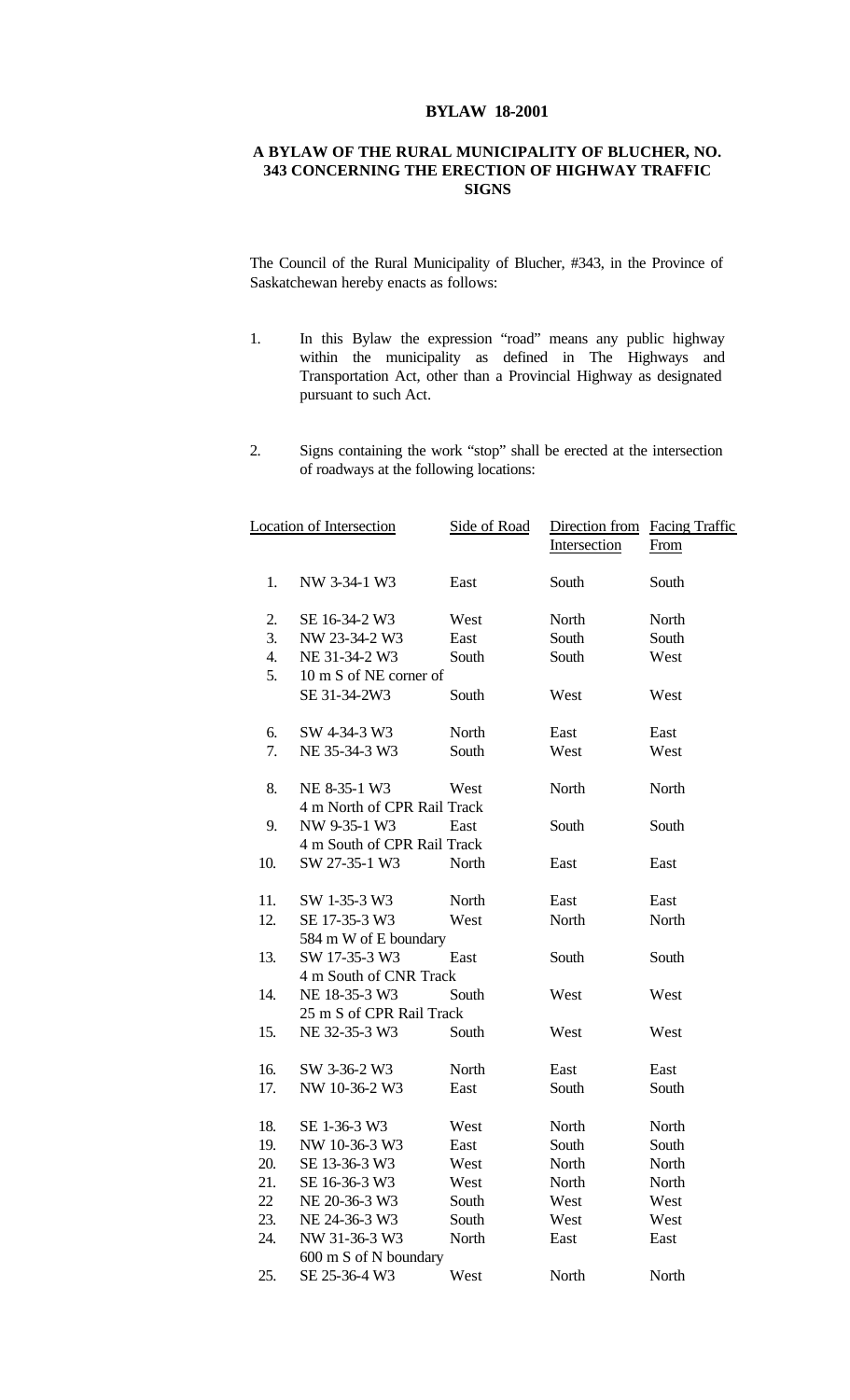## 3. Yield signs shall be erected at the intersection of roadways at the following locations:

| Location of Intersection |                        | Side of Road | Direction from<br>Intersection | Facing Traffic<br>From |
|--------------------------|------------------------|--------------|--------------------------------|------------------------|
| 1.                       | SW 1-34-1 W3           | North        | East                           | East                   |
| 2.                       | SE 2-34-1 W3           | West         | North                          | North                  |
| 3.                       | NW 5-34-1 W3           | East         | South                          | South                  |
| 4.                       | NW 6-34-1 W3           | East         | South                          | South                  |
| 5.                       | NE 7-34-1 W3           | South        | West                           | West                   |
| 6.                       | SE 7-34-1 W3           | West         | North                          | North                  |
| 7.                       | NE 10-34-1 W3          | South        | West                           | West                   |
| 8.                       | SW 14-34-1 W3          | North        | East                           | East                   |
| 9.                       | SW 17-34-1 W3          | North        | East                           | East                   |
| 10.                      | NW 20-34-1 W3          | East         | South                          | South                  |
| 11.                      | NE 22-34-1 W3          | South        | West                           | West                   |
| 12.                      | SE 26-34-1 W3          | West         | North                          | North                  |
| 13.                      | SW 26-34-1 W3          | North        | East                           | East                   |
| 14.                      | SE 30-34-1 W3          | West         | North                          | North                  |
| 15.                      | NE 31-34-1 W3          | South        | West                           | West                   |
| 16.                      | NE 34-34-1 W3          | South        | West                           | West                   |
|                          |                        |              |                                |                        |
| 17.                      | SE 1-34-2 W3           | West         | North                          | North                  |
| 18.                      | SE 2-34-2 W3           | West         | North                          | North                  |
| 19.                      | SE 3-34-2 W3           | West         | North                          | North                  |
| 20.                      | SW 4-34-2 W3           | North        | East                           | East                   |
| 21.                      | NE 32-33-2 W3          | South        | West                           | West                   |
| 22.                      | NE 11-34-2 W3          | South        | West                           | West                   |
| 23.                      | NW 11-34-2 W3          | East         | South                          | South                  |
| 24.                      | SE 12-34-2 W3          | West         | North                          | North                  |
| 25.                      | SW 13-34-2 W3          | North        | East                           | East                   |
| 26.                      | SW 16-34-2 W3          | North        | East                           | East                   |
| 27.                      | NW 19-34-2 W3          | East         | South                          | South                  |
| 28.                      | NE 20-34-2 W3          | South        | West                           | West                   |
| 29.                      | NE 21-34-2 W3          | South        | West                           | West                   |
| 30.                      | NW 24-34-2 W3          | East         | South                          | South                  |
| 31.                      | SE 26-34-2 W3          | West         | North                          | North                  |
| 32.                      | 33 m N of SW corner of |              |                                |                        |
|                          | SW 27-34-2 W3          | East         | South                          | South                  |
| 33.                      | SW 28-34-2 W3          | North        | East                           | East                   |
| 34.                      | SE 28-34-2 W3          | West         | North                          | North                  |
| 35.                      | 10 m N of SE corner of |              |                                |                        |
|                          | NE 31-34-2 W3          | West         | North                          | North                  |
| 36.                      | 10 m S of NE corner of |              |                                |                        |
|                          | SE 32-34-2 W3          | South        | West                           | West                   |
| 37.                      | 10 m S of NW corner of |              |                                |                        |
|                          | SW 32-34-2 W3          | East         | South                          | South                  |
| 38.                      | SE 1-34-3 W3           | West         | North                          | North                  |
| 39.                      | SE 3-34-3 W3           | West         | North                          | North                  |
| 40.                      | NE 32-33-3 W3          | South        | West                           | West                   |
| 41.                      | SE 6-34-3 W3           | West         | North                          | North                  |
| 42.                      | NW 7-34-3 W3           | East         | South                          | South                  |
| 43.                      | NE 13-34-3 W3          | South        | West                           | West                   |
| 44.                      | NW 24-34-3 W3          | East         | South                          | South                  |
| 45.                      | SE 25-34-3 W3          | West         | North                          | North                  |
| 46.                      | SW 28-34-3 W3          | North        | East                           | East                   |
| 47.                      | NW 31-34-3 W3          | East         | South                          | South                  |
| 48.                      | NE 32-34-3 W3          | South        | West                           | West                   |
| 49.                      | NW 32-34-3 W3          | East         | South                          | South                  |
| 50.                      | NW 34-34-3 W3          | East         | South                          | South                  |
|                          |                        |              |                                |                        |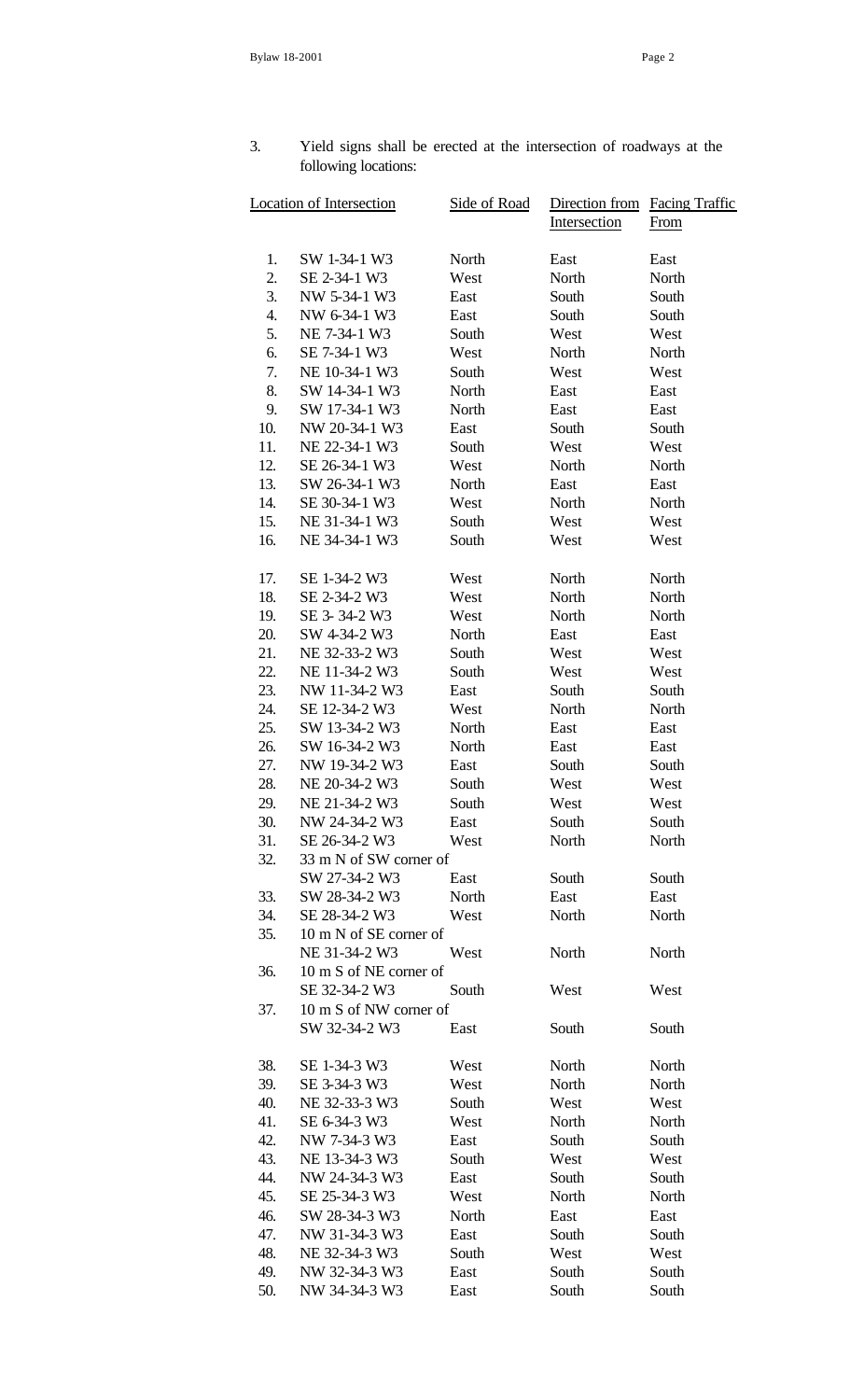| 51.  | SW 2-35-1 W3           | North | East  | East  |
|------|------------------------|-------|-------|-------|
| 52.  | SW 5-35-1 W3           | North | East  | East  |
| 53.  | 18 m N of SE corner of |       |       |       |
|      | SE 10-35-1 W3          | South | West  | West  |
| 54.  | NE 10-35-1 W3          | South | West  | West  |
| 55.  | SW 14-35-1 W3          | North | East  | East  |
| 56.  | SW 15-35-1 W3          | North | East  | East  |
| 57.  | NE 19-35-1 W3          | South | West  | West  |
| 58.  | NW 21-35-1 W3          | East  | South | South |
|      |                        |       | West  |       |
| 59.  | NE 21-35-1 W3          | South |       | West  |
| 60.  | NE 22-35-1 W3          | South | West  | West  |
| 61.  | NW 24-35-1 W3          | East  | South | South |
| 62.  | SE 26-35-1 W3          | West  | North | North |
| 63.  | SW 26-35-1 W3          | North | East  | East  |
| 64.  | SE 29-35-1 W3          | West  | North | North |
| 65.  | SW 29-35-1 W3          | North | East  | East  |
| 66.  | NW 31-35-1 W3          | East  | South | South |
| 67.  | NW 32-35-1 W3          | East  | South | South |
| 68.  | NW 33-35-1 W3          | East  | South | South |
| 69.  | NE 34-35-1 W3          | South | West  | West  |
| 70.  | NW 36-35-1 W3          | East  | South | South |
|      |                        |       |       |       |
| 71.  | SW 1-35-2 W3           | North | East  | East  |
| 72.  | 50 m S of NW corner of |       |       |       |
|      | NW 15-35-2 W3          | North | East  | East  |
| 73.  | 10 m S of NE corner of |       |       |       |
|      | SE 28-35-2 W3          | South | West  | West  |
| 74.  | NE 33-35-2 W3          | South | West  | West  |
|      |                        |       |       |       |
| 75.  | SE 3-35-3 W3           | West  | North | North |
| 76.  | SE 4-35-3 W3           | West  | North | North |
|      | SW 4-35-3 W3           |       |       |       |
| 77.  |                        | North | East  | East  |
| 78.  | SE 1-35-4 W3           | West  | North | North |
|      |                        |       |       |       |
| 79.  | SE 17-35-3 W3          | West  | North | North |
| 80.  | SE 18-35-3 W3          | West  | North | North |
| 81.  | SE 13-35-4 W3          | West  | East  | East  |
| 82.  | NW 7-35-3 W3           | East  | South | South |
| 83.  | NW 34-35-3 W3          | East  | South | South |
|      |                        |       |       |       |
| 84.  | SE 2-36-1 W3           | West  | North | North |
| 85.  | SW 2-36-1 W3           | North | East  | East  |
| 86.  | SW 3-36-1 W3           | North | East  | East  |
| 87.  | SE 5-36-1 W3           | West  | North | North |
| 88.  | SE 6-36-1 W3           | West  | North | North |
| 89.  | NW 7-36-1 W3           | East  | South | South |
| 90.  | NW 8-36-1 W3           | East  | South | South |
| 91.  | NE 9-36-1 W3           | South | West  | West  |
| 92.  | NW 9-36-1 W3           | East  | South | South |
| 93.  | NW 11-36-1 W3          | East  | South | South |
| 94.  | NW 12-36-1 W3          | East  | South | South |
| 95.  | SE 14-36-1 W3          | West  | North | North |
| 96.  | SE 15-36-1 W3          | West  | North | North |
| 97.  | SW 15-36-1 W3          | North | East  | East  |
| 98.  | SE 17-36-1 W3          | West  | North | North |
| 99.  | NE 21-36-1 W3          | South | West  | West  |
| 100. | NW 23-36-1 W3          | East  | South | South |
| 101. | NW 24-36-1 W3          | East  | South | South |
| 102. | SE 26-36-1 W3          | West  | North | North |
| 103. | SE 27-36-1 W3          |       |       |       |
|      | SW 27-36-1 W3          | West  | North | North |
| 104. |                        | North | East  | East  |
| 105. | SW 30-36-1 W3          | North | East  | East  |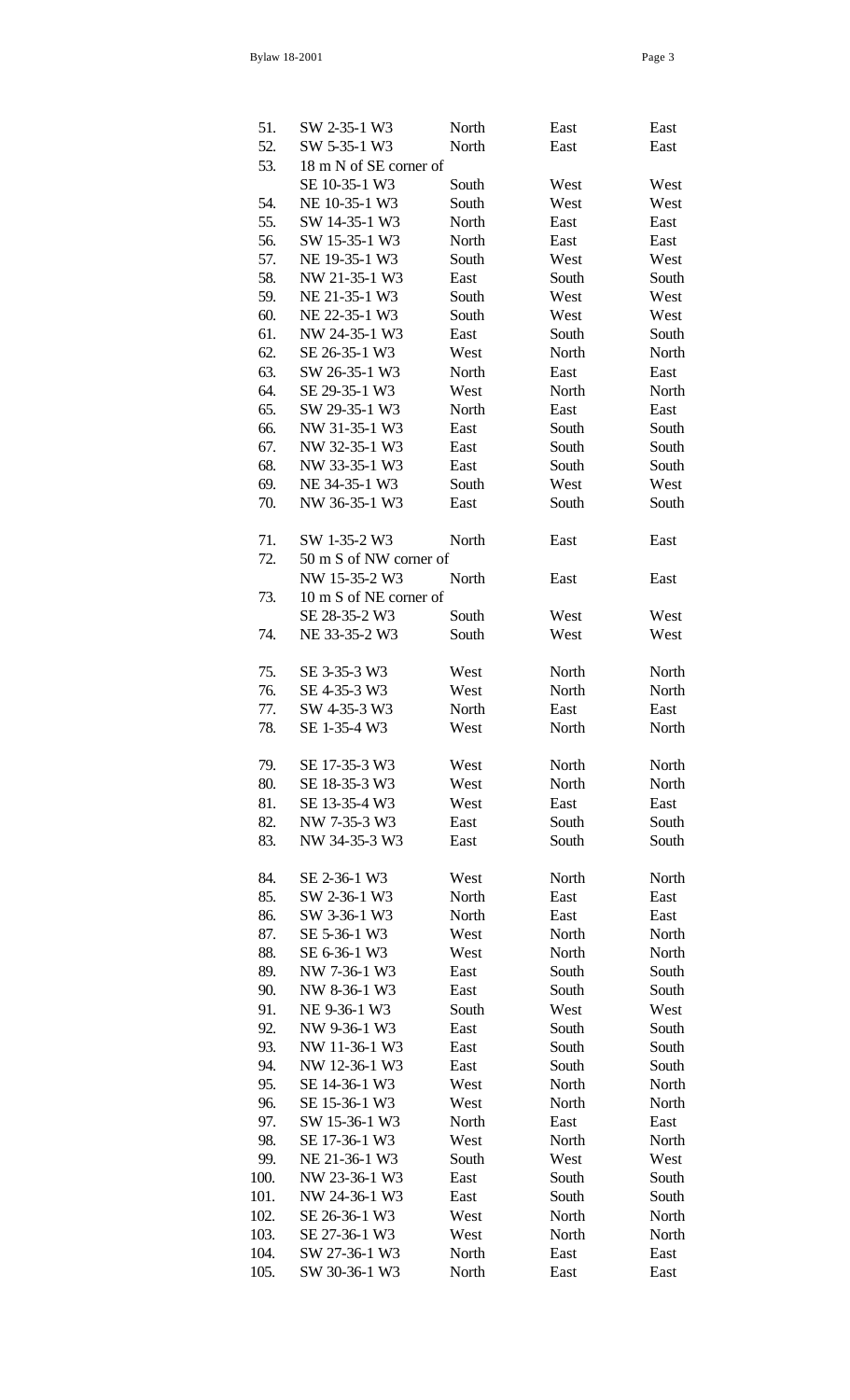| 106. | SE 1-36-2 W3           | West  | North | North |  |
|------|------------------------|-------|-------|-------|--|
| 107. | SE 3-36-2 W3           | West  | North | North |  |
| 108. | NW 7-36-2 W3           | East  | South | South |  |
| 109. | NW 11-36-2 W3          | East  | South | South |  |
| 110. | SE 13-36-2 W3          | West  | North | North |  |
| 111. | SE 14-36-2 W3          | West  | North | North |  |
| 112. | SE 15-36-2 W3          | West  | North | North |  |
| 113. | SE 16-36-2 W3          | West  | North | North |  |
| 114. | SE 17-36-2 W3          | West  | North | North |  |
| 115. | SE 18-36-2 W3          | West  | North | North |  |
| 116. | NE 21-36-2 W3          | South | West  | West  |  |
| 117. | NW 21-36-2 W3          | East  | South | South |  |
| 118. | NE 23-36-2 W3          | South | West  | West  |  |
| 119. | NE 24-36-2 W3          | South | West  | West  |  |
| 120. | SW 25-36-2 W3          | North | East  | East  |  |
| 121. | SW 27-36-2 W3          | North | East  | East  |  |
| 122. | SE 29-36-2 W3          | West  | North | North |  |
| 123. | SW 30-36-2 W3          | North | East  | East  |  |
| 124. | SE 2-36-3 W3           | West  | North | North |  |
| 125. | SE 4-36-3 W3           | West  | North | North |  |
| 126. | SW 4-36-3 W3           | North | East  | East  |  |
| 127. | NW 12-36-3 W3          | East  | South | South |  |
| 128. | SE 14-36-3 W3          | West  | North | North |  |
| 129. | 10 m W of SE corner of |       |       |       |  |
|      | SW 15-36-3 W3          | West  | North | North |  |
| 130. | NW 19-36-3 W3          | East  | South | South |  |
| 131. | SE 30-36-3 W3          | West  | North | North |  |
| 132. | SE 13-36-4 W3          | West  | North | North |  |

- 4. All signs erected pursuant to Section 2 and 3 hereof shall be erected not less than three meters and not more than 15 meters from the near edge of the intersected roadway.
- 5. The provision of The Vehicles Act shall apply, wherever applicable, to every sign erected pursuant to Sections 2 and 3.
- 6. No person shall alter, damage, remove, deface, knock down or tamper with any sign erected pursuant to this Bylaw.
- 7. Any person who violates any provision of this Bylaw shall be guilty of an offense and shall be liable on summary conviction to the penalties in the General Penalty Bylaw of the municipality.
- 8. Bylaw No. 16-97 is hereby repealed.

Reeve

**SEAL** 

Administrator

Certified a true copy of the bylaw adopted by resolution of the Council